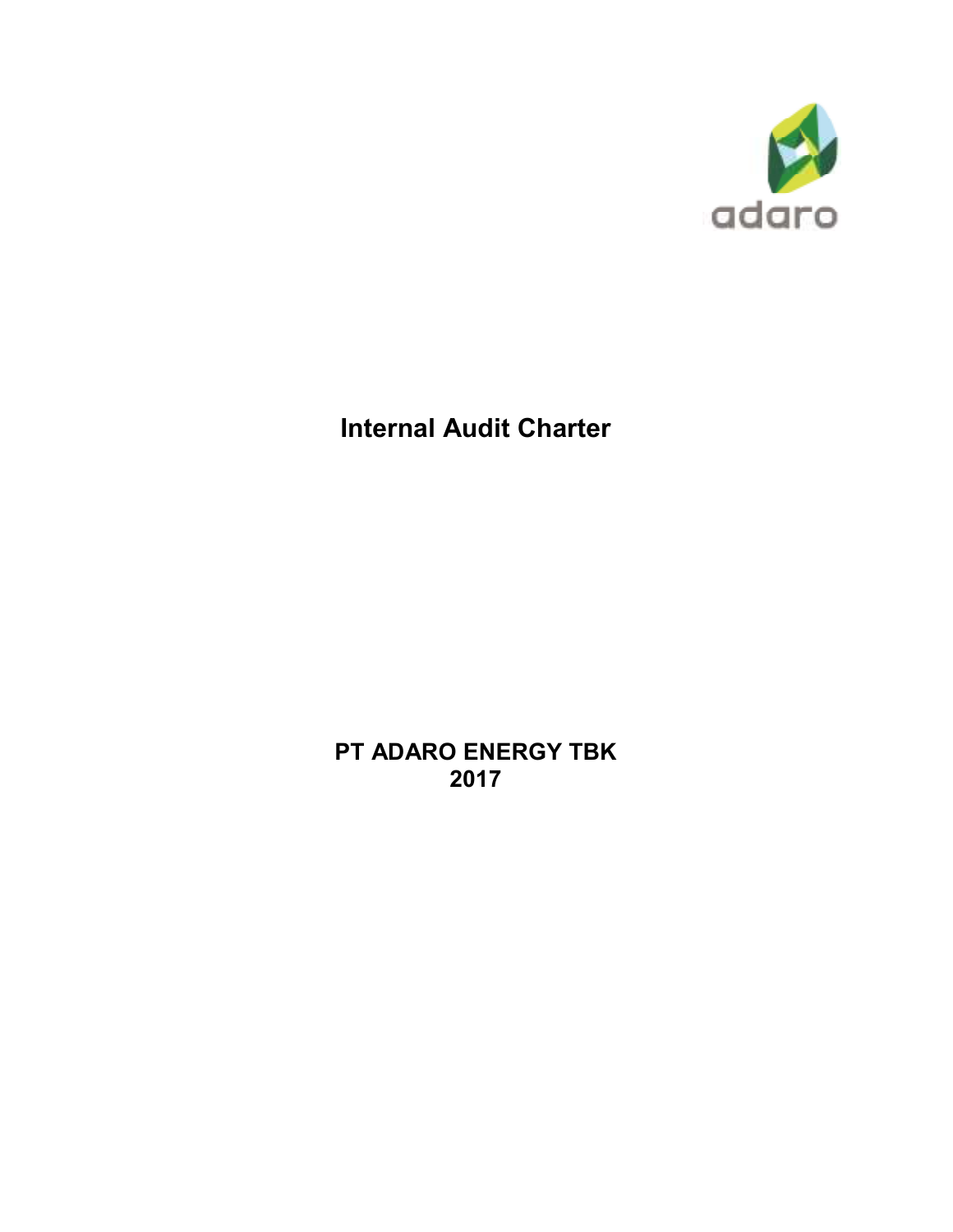# **INTERNAL AUDIT CHARTER PT ADARO ENERGY TBK ("Company")**

# **A. Definitions**

- 1. Internal Audit is an independent, objective assurance and consulting activity designed to add value and improve Company's operations, by bringing a systematic, disciplined approach to evaluate and improve the effectiveness of governance, risk management, and control processes.
- 2. Assurance services provide ratings opinion in the audit report over the adequacy of governance, risk management, and control processes.
- 3. Consulting sevices provide advisory, education, and facilitation in the areas of governance, risk management, and control processes. When performing consulting services, the Internal Auditor shall not assume management responsibility.
- 4. Internal Audit Function is the Company's function that conducts internal audit activities.
- 5. The Internal Audit Charter is a formal document that provides framework and defines the structure, position, roles and responsibilities, authorities, and accountabilities of the Internal Audit Function.

# **B. Scope of Work**

The scope of Internal Audit Function covers all business processes of the company and its subsidiaries to evaluate the adequacy of governance, risk management, and internal control processes.

# **C. Structure and Position**

- 1. Internal Audit Function consists of one or more auditors. The number of internal auditors is based on the size and complexity level of the Company's activities.
- 2. Internal Audit Function is led by a Chief Audit Executive, who is appointed and dismissed by the President Director with the approval of the Board of Commissioner.
- 3. The appointment, replacement or dismissal of the Chief Audit Executive shall be notified to the Financial Services Authority (OJK).
- 4. The President Director may dismiss the Chief Audit Executive Function, after obtaining approval from the Board of Commissioner, if the Chief Audit Executive Function does not meet the requirements as an internal auditor as stipulated in the Internal Audit Charter and/or fails or incapable of carrying out his or her duties.
- 5. The Chief Audit Executive is responsible to the President Director.
- 6. The internal auditor are directly responsible to the Chief Audit Executive.

# **D. Roles and Responsibilities**

The roles and responsibilities of the Chief Audit Executive are to:

- 1. Establish the vision and mission of the Internal Audit Function.
- 2. Develop a flexible Annual Audit Plan by using a risk-based methodology. The Annual Audit Plan shall be communicated to the Board of Directors and Audit Committee, and be approved by the President Director.
- 3. Implement the Annual Audit Plan that has been approved by the President Director, and perform special audit as requested by the Company's Board of Directors, Board of Commissioners, Audit Committee and/or the subsidiaries' Board of Directors.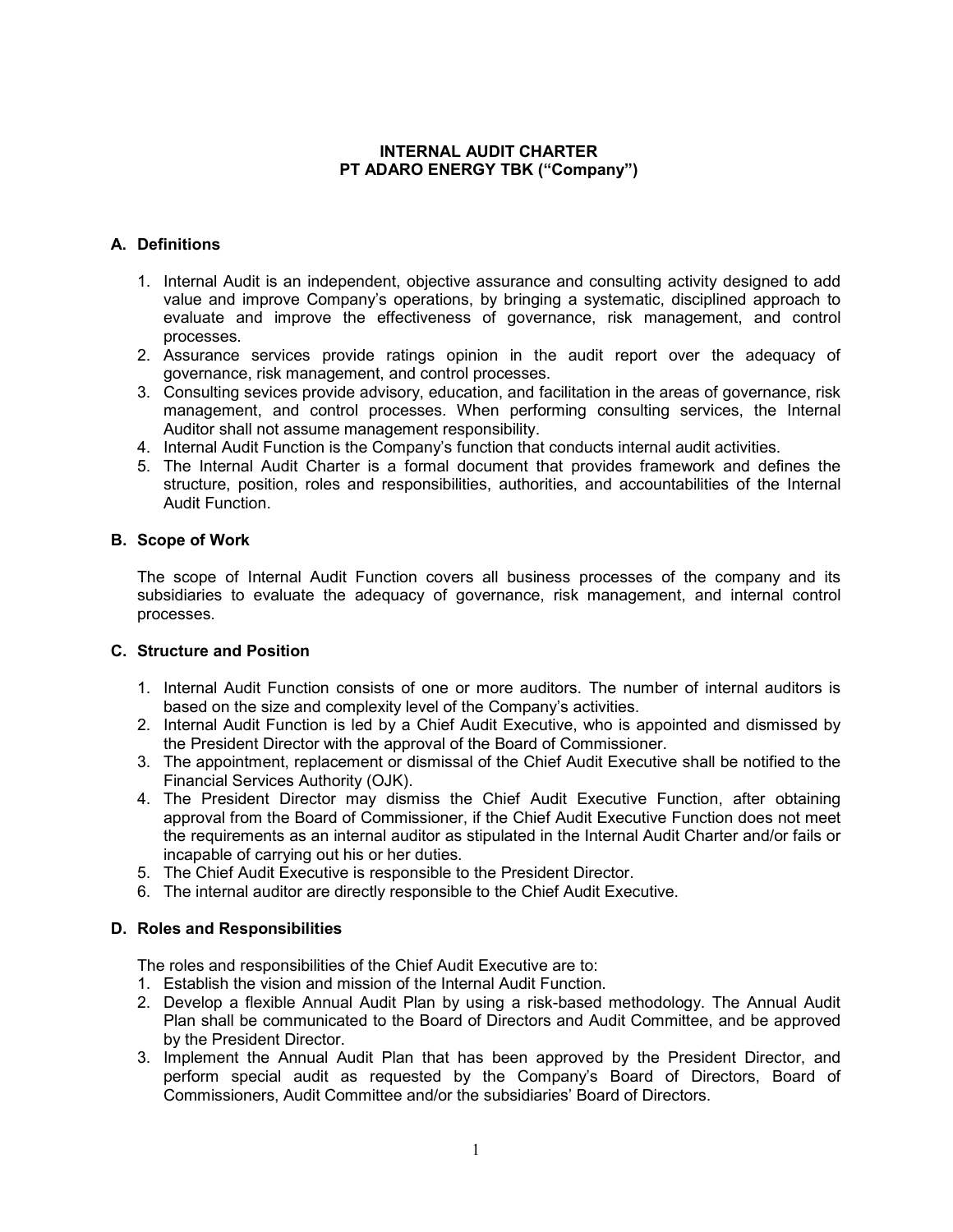- 4. Test and evaluate the implementation of internal controls and risk management system in accordance with the Company's policies and prevailing laws and regulations.
- 5. Examine and assess the efficiency and effectiveness in all areas, including finance, accounting, operations, human resources, marketing, information technology and other areas.
- 6. Provide recommendation for improvement and objective information about the examined activities at all relevant management levels.
- 7. Prepare an audit report and communicate the report to the Board of Directors, Board of Commissioners, and Audit Committee.
- 8. Monitor, analyze and report on the implementation of recommended corrective action.
- 9. Coordinate with Audit Committee.
- 10. Develop and implement Quality Assurance Improvement Program to evaluate the Internal Audit Function activities.
- 11. Conduct special audit as needed.
- 12. Coordinate with other assurance functions (such as: Quality Health Safety & Environment, Legal & Compliance, Risk Management, external auditors) to optimize the assurance over risk management, controls and corporate governance processes.

## **E. Authorities**

In carrying out its roles and responsibilities, the Chief Audit Executive and internal auditor are authorized to:

- 1. Have access to all functions, records, properties, and personnel relevant to the audit assignment.
- 2. Communicate directly with the Board of Directors, Board of Commissioners, and/or Audit Committee and also the members of Board of Directors, Board of Commissioners, and/or Audit Committee.
- 3. Conduct regular and incidental meetings with the Board of Directors, Board of Commissioners, and/or Audit Committee.
- 4. Coordinate its activities with the external auditor.

Chief Audit Executive and internal auditors are not allowed to have concurrent roles and position with the Company and it's subsidiaries operation personnel.

#### **F. Accountabilities**

The Chief Audit Executive shall report periodically to Board of Directors, Board of Commissioners, and/or Audit Committee regarding:

- 1. Implementation of Internal Audit Function's strategic plan.
- 2. Implementation of Annual Audit Plan.
- 3. Significant audit issues.
- 4. Implementation status of corrective actions.
- 5. Limitations and restrictions (if any) when carrying out its roles, resposibilities and authority of Internal Audit Function.

#### **G. Core Principles and Standard**

The Internal Audit Function shall refer to The Institute of Internal Auditors' International Professional Practice Framework (IPPF) and Core Principles.

#### **H. Code of Ethics**

In carrying out its role and responsibilities, The Internal Audit Function must comply with The Internal Audit Code of Ethics adopted from the IIA.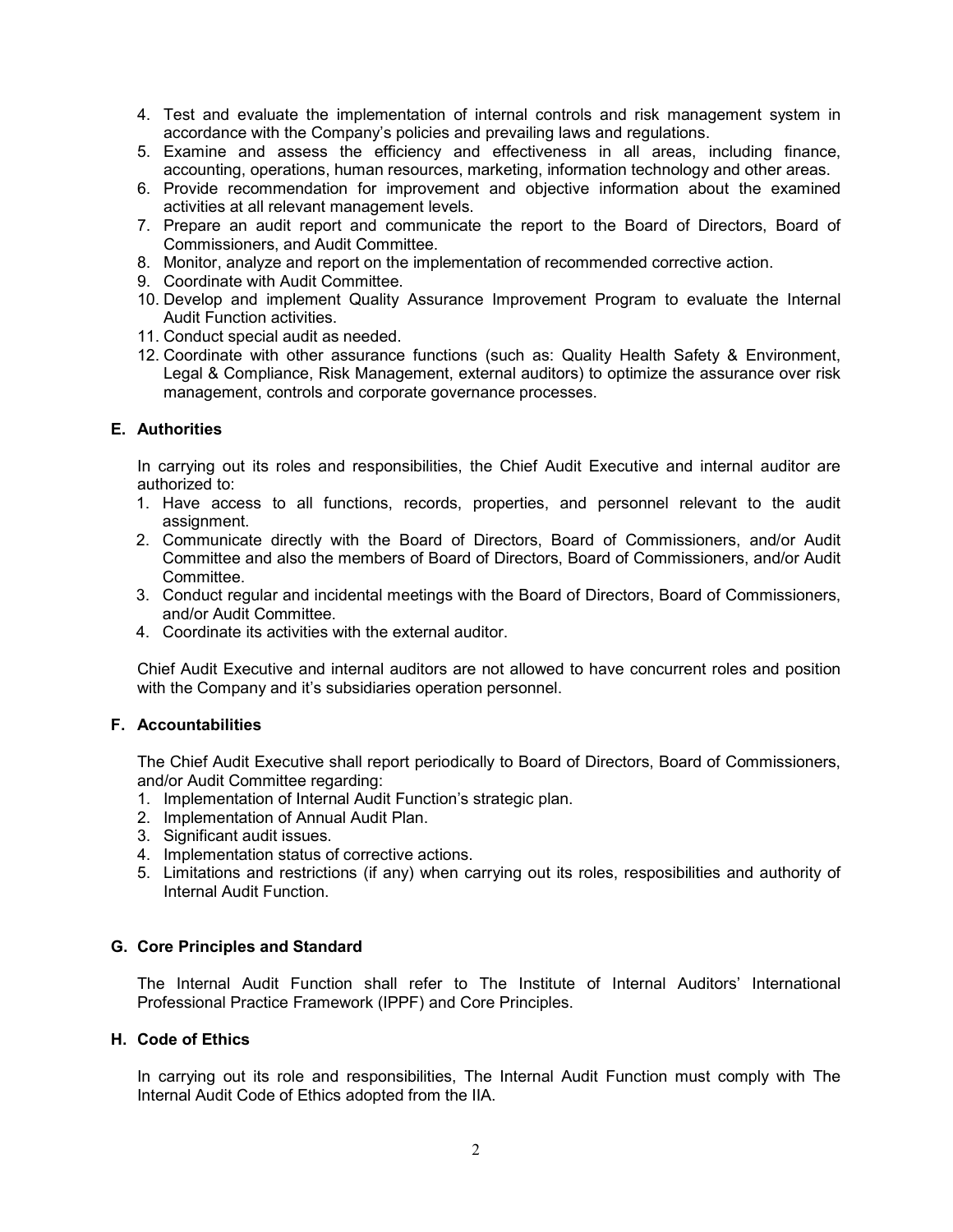## **I. Internal Auditor Requirements**

- 1. Have integrity and professional behavior, independent, honest, and objective in carrying out their duties.
- 2. Have knowledge and experience of audit techniques and other disciplines relevant to their field of work.
- 3. Have knowledge of laws and regulations in the capital market sector and other relevant laws and regulations.
- 4. Able to interact and communicate effectively both verbally and in writing.
- 5. Must comply with the IIA's standard and core principles.
- 6. Must comply with the Internal Audit Code of Ethics.
- 7. Must maintain the confidentiality of the Company's information and/or data related to the implementation of the Internal Audit Function's roles and responsibilities unless required by laws or court decisions.
- 8. Understand the principles of good corporate governance and risk management.
- 9. Willing to improve the knowledge, skills and professional capabilities continuously.

## **J. Validity Period**

The Internal Audit Charter shall be effective on November,  $17<sup>th</sup>$ , 2017.

The previous Internal Audit Charter dated September, 30<sup>th</sup>, 2013 was revoked and no longer valid.

This internal audit charter may be signed separately, each after being signed will be considered and valid as a single original document, and the entire signature if put together will be considered and valid as a single document.

**Determined by:** 

 Garibaldi Thohir\* Christian Ariano Rachmat\* **President Director Vice President Director**

\*The Board of Directors have signed the document in Indonesian version.